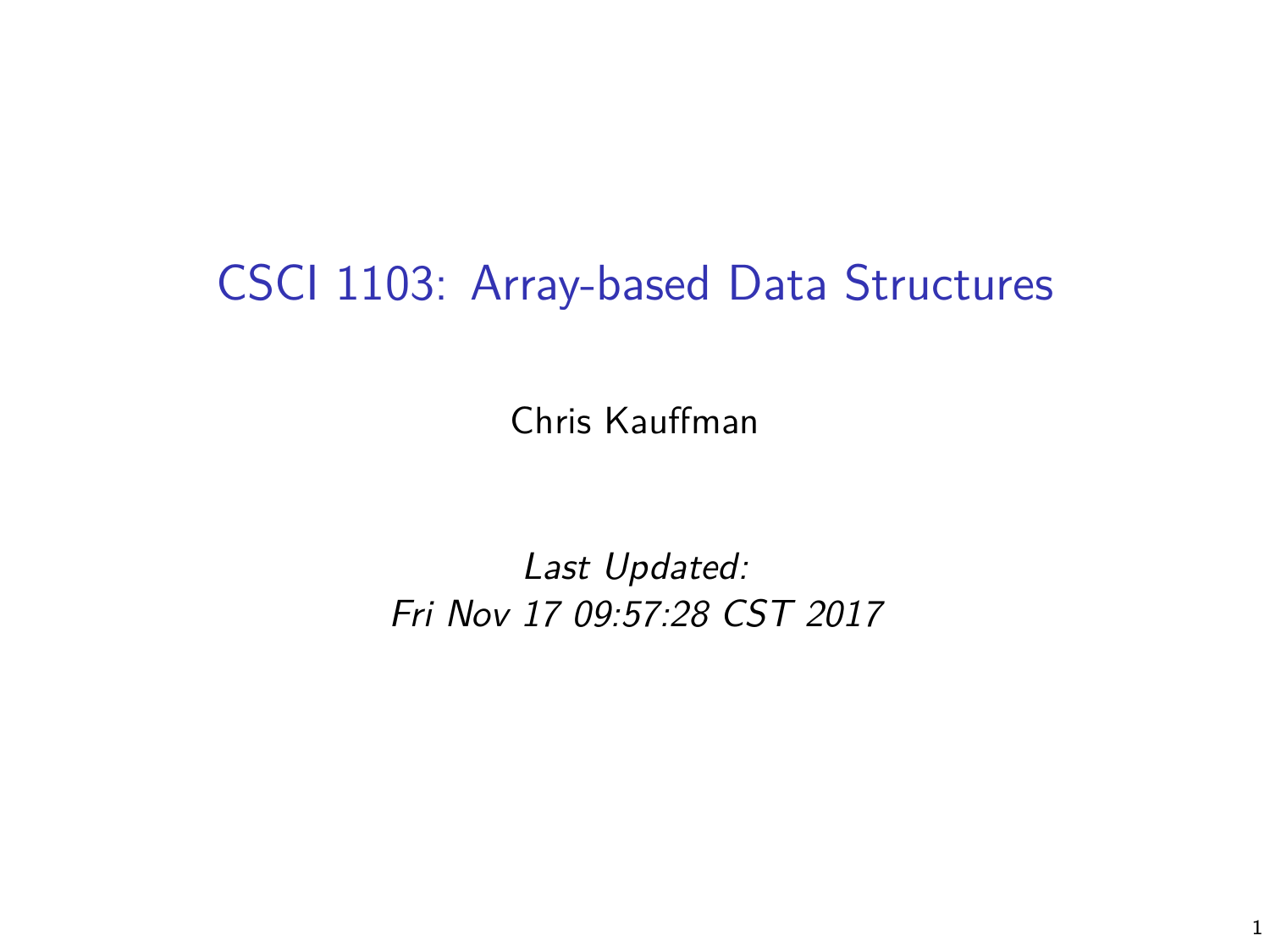# **Logistics**

| Date               | Lecture                  | Outside            |
|--------------------|--------------------------|--------------------|
| Mon $11/13$        | <b>Expandable Arrays</b> | Lab 10 on Stacks   |
| Wed $11/15$        | Stacks/Queues            | P4 Due             |
| Fri $11/17$        | Queues                   |                    |
| Mon $11/20$        | Review                   | Lab 10 Due, Review |
| Wed $11/22$ Exam 2 |                          |                    |

### Reading from Eck

- $\triangleright$  Ch 5 on Objects/Classes
- $\triangleright$  Ch 8.3.3 on Throwing exceptions
- $\triangleright$  Ch 7.4 on ArrayList
- $\triangleright$  Ch 9.3 on Stacks and **Queues**

#### Lab10: Stack Data Structure

- $\blacktriangleright$  Define a new class for Stacks of Strings
- $\blacktriangleright$  Fixed and Expandable

#### Project 4

- $\blacktriangleright$  Due Wednesday
- $\blacktriangleright$  Questions?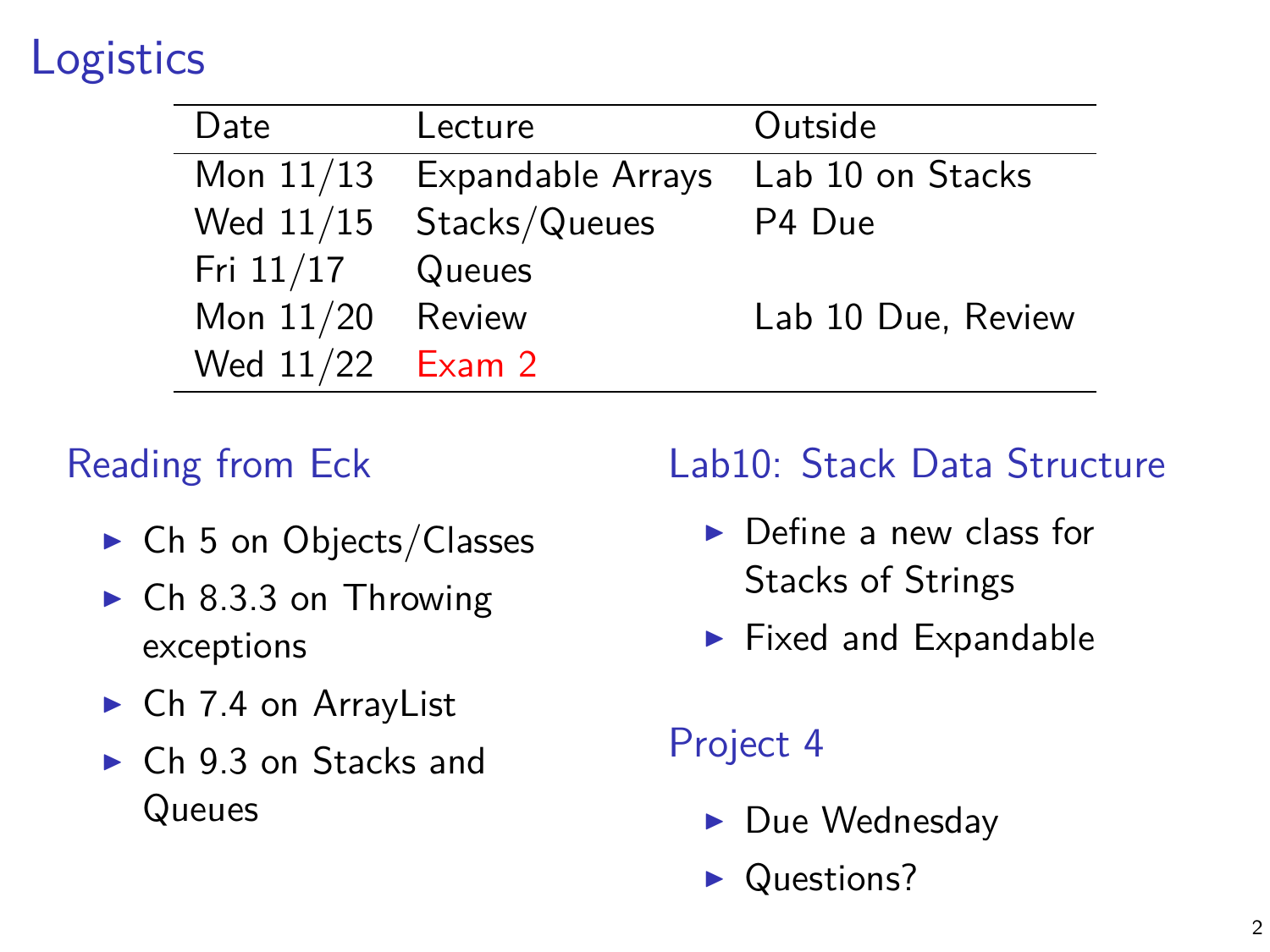### Exceptions for Errors

- $\blacktriangleright$  Java's mechanism for indicating errors is to throw exceptions
- $\triangleright$  There are a wide variety of exception kinds available
- $\triangleright$  Can also create your own: they are a class
- $\blacktriangleright$  For simple situations, RuntimeException suffices
- $\triangleright$  Construct one with a String error message indicating problem  $RuntimeException$  e = new  $RuntimeException("Ya done mess)$
- $\blacktriangleright$  Raise the exception with the keyword throw throw e;
- $\blacktriangleright$  Frequently do this in one-liners throw new RuntimeException("Ya done messed up.");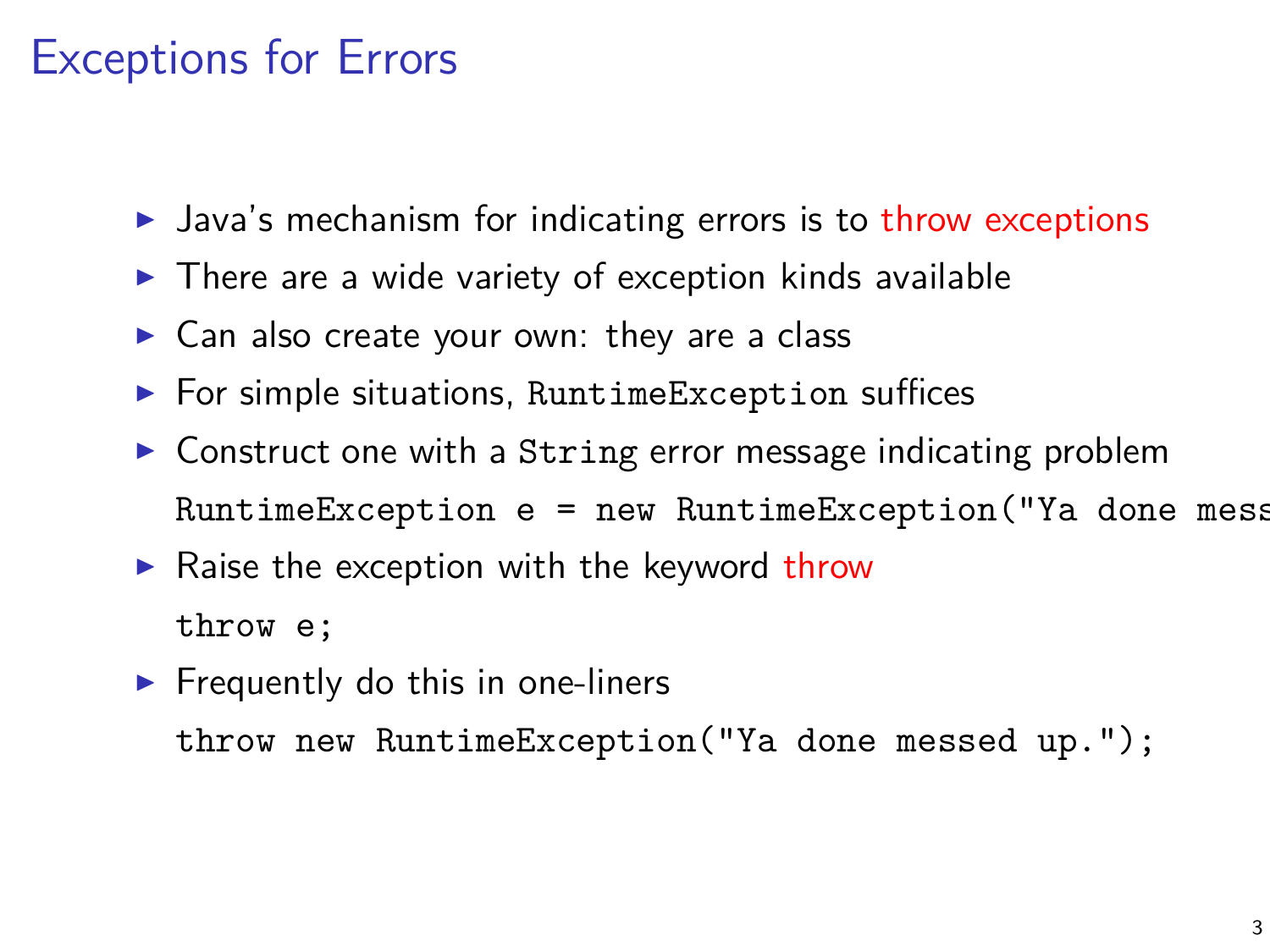### Exceptions share return semantics

- $\triangleright$  Uncaught throw statements immediately exit a method, similar to return
- $\triangleright$  Control flows up and out, usually crashes program

```
// Divide num by denom and return the quotient.
// Raise a RuntimeException if denom is 0.
public static int divide(int num, int denom){
 if(denom == 0)throw new RuntimeException("Divide by 0"); // error: immediately
 } // throw exception
 int quotient = num / denom;
 return quotient; \frac{1}{1} // immediately return<br>
\frac{1}{1} value
} // value
```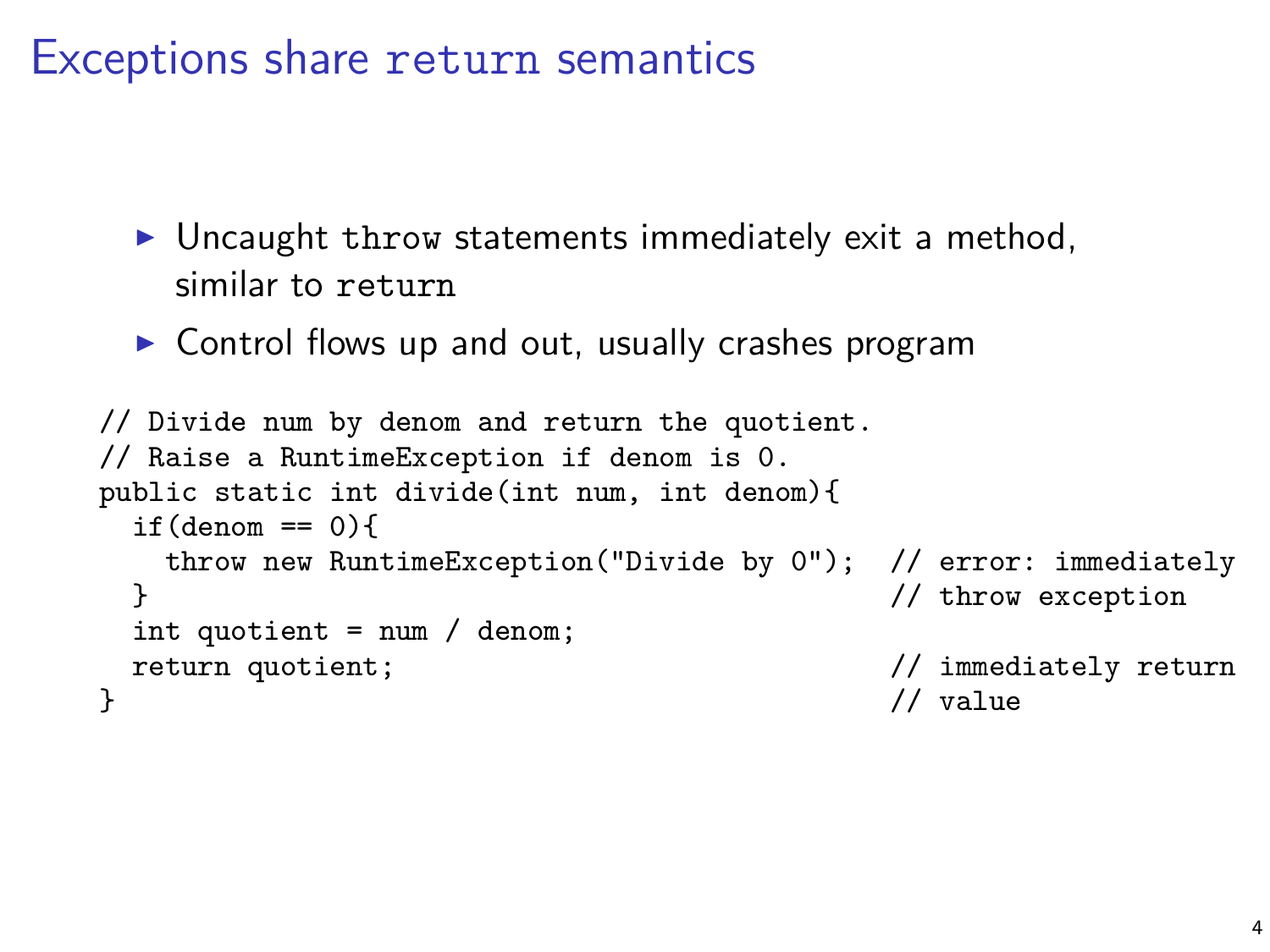# Additional Info on Exceptions

- $\triangleright$  We will work with RuntimeExceptions as they are simple sufficient
- $\blacktriangleright$  Exceptions are a complex topic, include
	- $\blacktriangleright$  try/catch blocks to recover form exceptions
	- $\blacktriangleright$  method signatures with throws
	- $\blacktriangleright$  inheritance of exception types
- $\triangleright$  We will revisit some of these topics later when discussing File Input/Output as many methods in I/O involve exception handling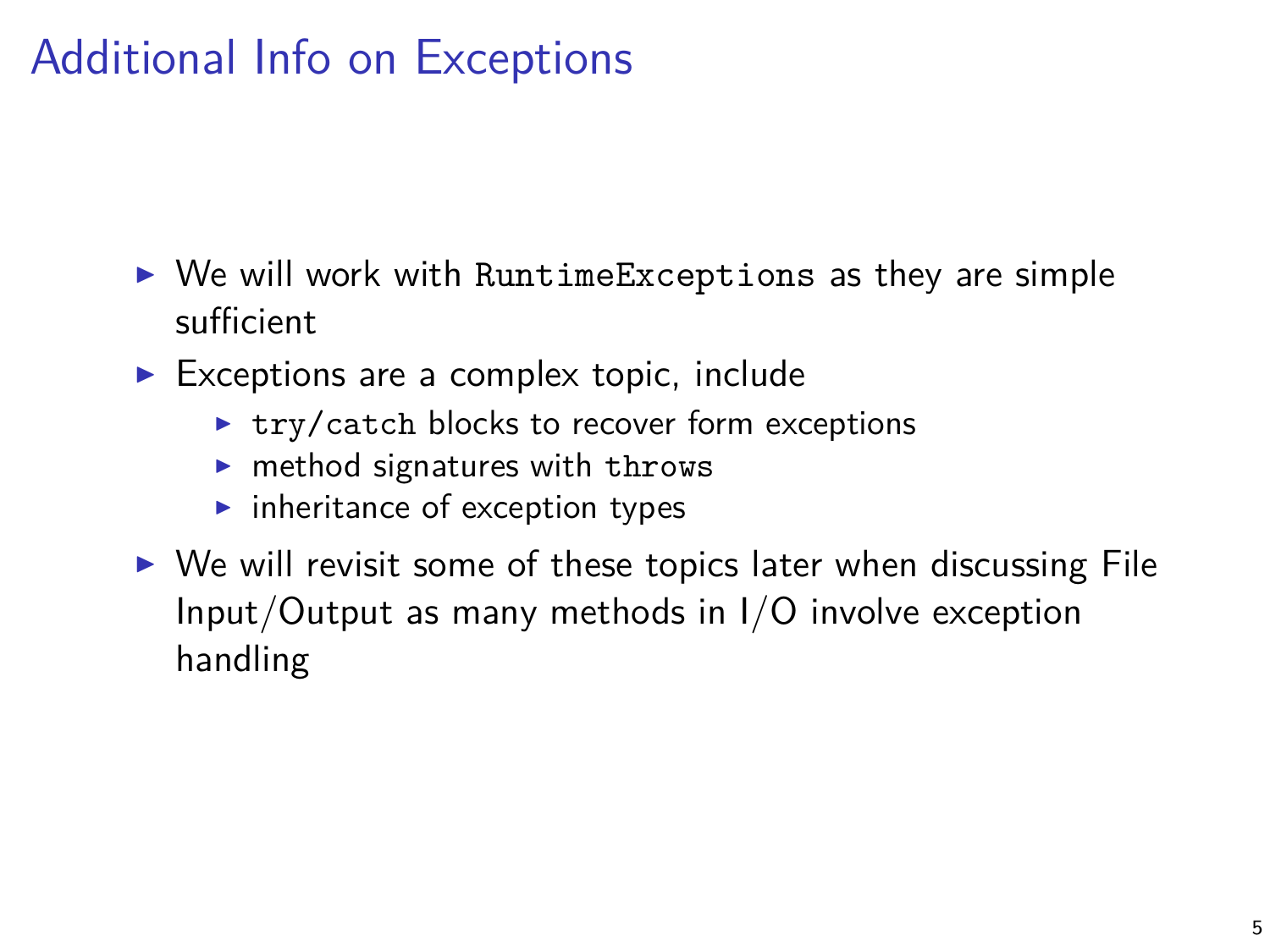# Basic Data Structures

- Information frequently comes/goes in patterns
- $\blacktriangleright$  To make life easier for programmers and utilize the machine more efficiently, data structures provide a way to organize data for easy use
- $\blacktriangleright$  The purpose of a creating data structure is to make programming another task easier
- $\triangleright$  We will discuss some simple data structures
	- $\blacktriangleright$  Expandable Arrays (today)
	- $\triangleright$  Stacks built on arrays (lab 10)
	- $\triangleright$  Queues built on arrays (later in week)
- $\blacktriangleright$  Textbook discusses some alternatives
	- $\blacktriangleright$  Linked lists
	- $\triangleright$  Stacks built from linked nodes
	- $\triangleright$  Queues built for linked nodes
- $\triangleright$  You will likely study these in later CS courses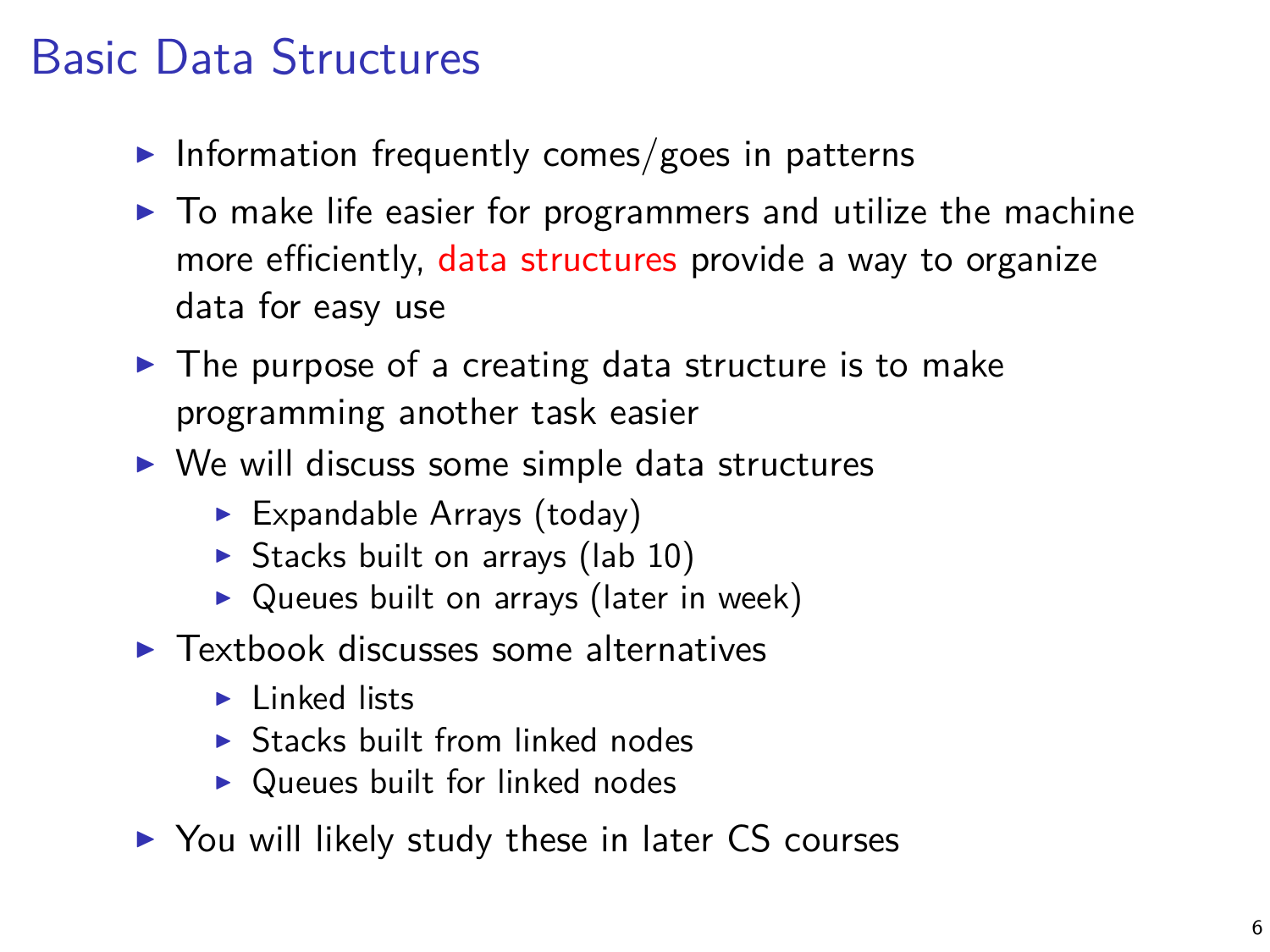# Expandable Data Structures

#### Standard Array

- $\blacktriangleright$  Recall Java's standard arrays
	- 1. Length is fixed at creation
	- 2. Initially filled with zeroey elements (0 or null or similar)
	- 3. Random access based on index number using square braces: arr[i]
	- 4. Cannot grow
- Inability to grow is a drag as one frequently wants to add without knowing limit
- $\blacktriangleright$  The goal of an expandable array or ArrayList is to making adding possible

#### Expandable List

- $\blacktriangleright$  Independent class created by us (and others)
	- 1. Length is NOT fixed
	- 2. Initially empty: size 0
	- 3. Random access based on index number using methods: a.get(i) and  $a.set(i,x)$
	- 4. Can grow:  $a.add(y)$
- $\triangleright$  No magic: a field of the expandable list will be a standard array
- $\triangleright$  When standard array fills up, make a bigger one, copy over elements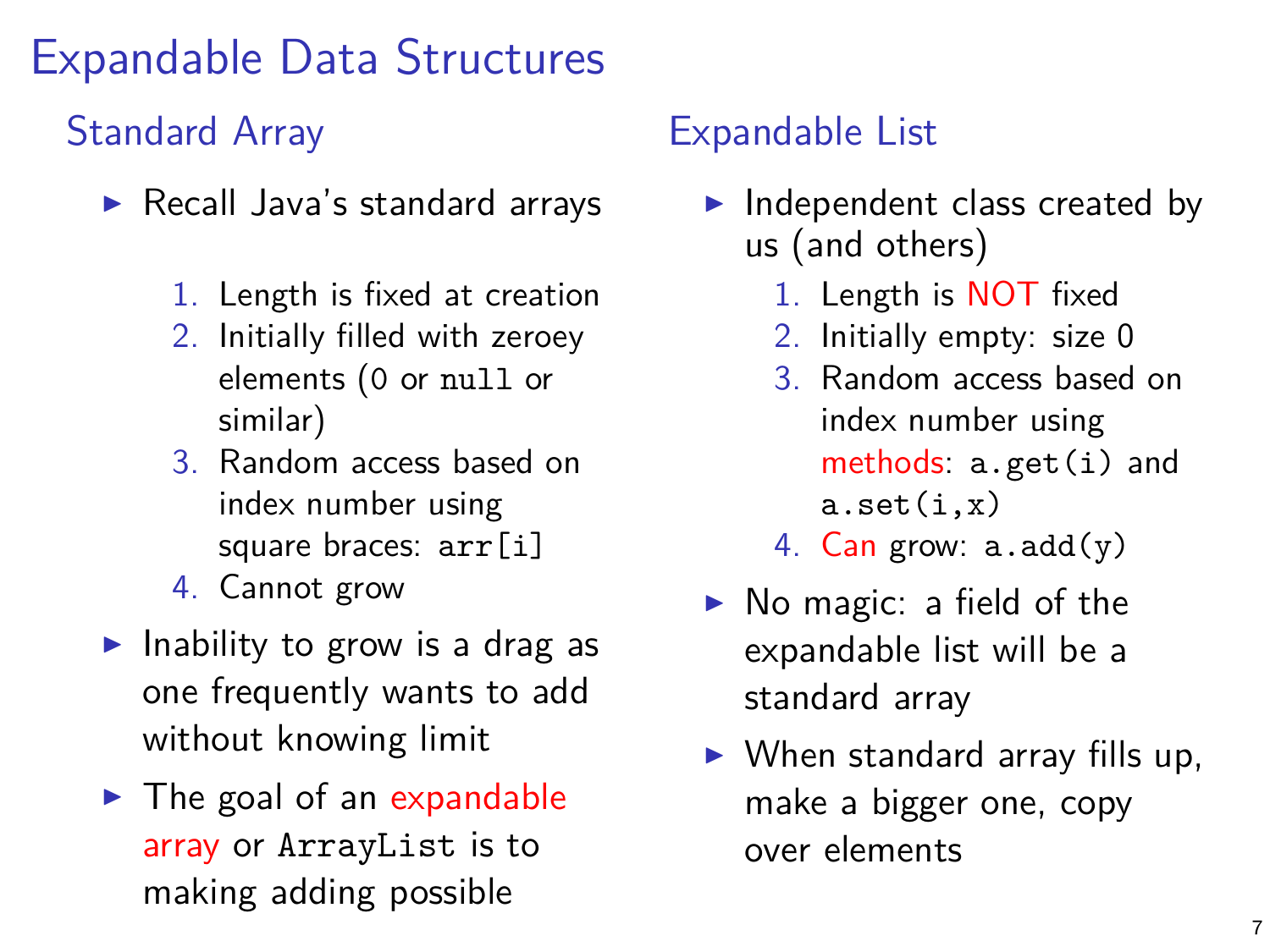#### First pass: FixedList doesn't grow

#### Create/Initial Add

Further Adds/Set

```
Welcome to DrJava.
> FixedList f = new FixedList(3);
> f.toString()
\Box> f.size()
\Omega> f.get(2)java.lang.RuntimeException:
out of bounds
at FixedList.get(FixedList.java:22)
> f.add("A")> f.size()
1
> f.toString()
[A]> f.get(0)
A
> f.get(1)java.lang.RuntimeException:
out of bounds
at FixedList.get(FixedList.java:22)
                                       > f.add("B")
                                       > f.toString()
                                       [A, B]
                                       > f.get(1)B
                                       > f.size()
                                       \mathcal{D}> f.add("C")> f.toString()
                                       [A, B, C]
                                       > f.size()
                                       3
                                       > f.get(2)
                                       \mathcal{C}> f.set(1,"X")
                                       > f.toString()
                                       [A, X, C]
                                       > f.add("D")
                                       java.lang.RuntimeException:
                                       list array is full
                                       at FixedList.add(FixedList.java:40) _8
```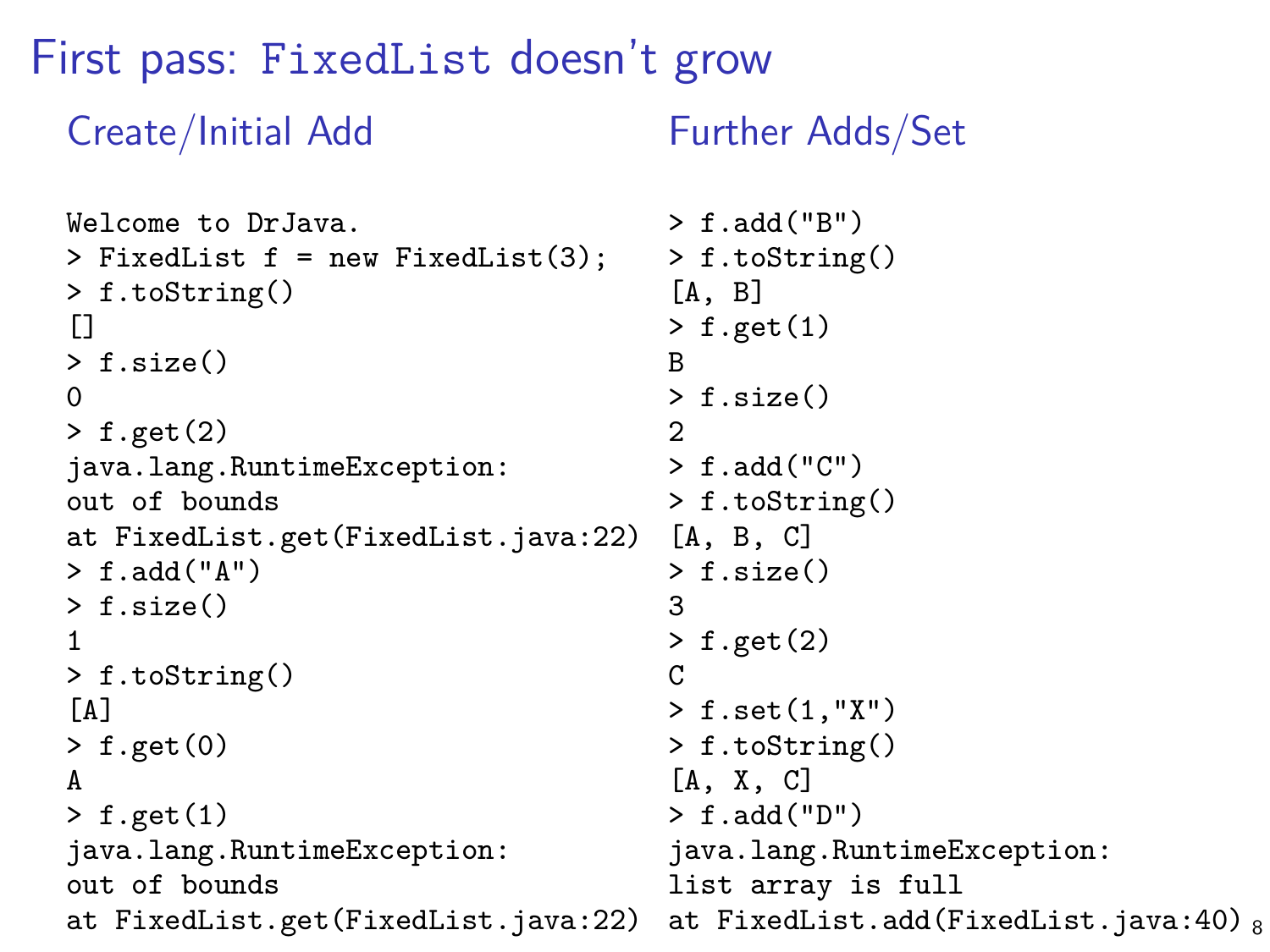### Exercise: Accessor/Mutators Methods

#### Define size()

```
public class FixedList{
```

```
// number of elements
// that have been added
private int size;
```

```
// contents of the array
private String[] data;
```

```
// Create the array backing
// the fixed list
public FixedList(int maxSize){
 this.size = 0:
 this.data = new String[maxSize];
}
```

```
// Return how many elements
// are in the list
public int size(){
   // YOUR CODE HERE
}
```
#### $Define set()$

```
// Return element i of the
// list. Check that the index is
// in bounds (greater than or
// equalt to 0 and less than the
// list size)
public String get(int i){
  if(i < 0 || i >= this.size){
    // out of bounds
    String msg = "out of bounds";
    throw new RuntimeException(msg);
  }
  return this.data[i];
}
// Change element i of the
// list. Check that the index is
// in bounds (greater than or
// equalt to 0 and less than the
// list size)
public void set(int i, String x){
   // YOUR CODE HERE
}
```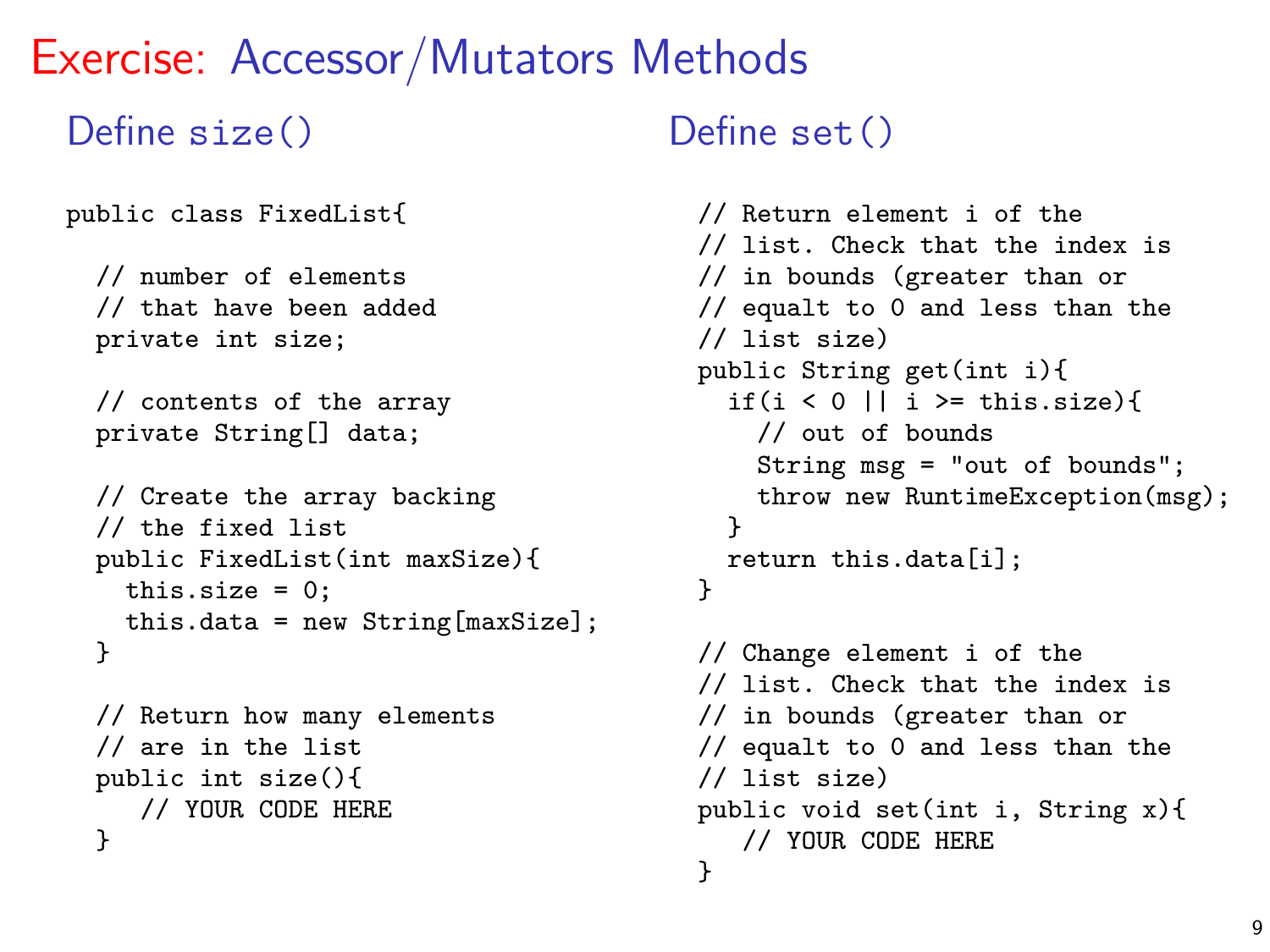Exercise: add() Method

Define  $add(x)$  method that allows new elements to be put in the list at the end increasing the size

```
> f.toString()
\Box> f.add("A")
> f.add("B")
> f.toString()
[A, B]
> f.size()
2
public class FixedList{
  // number of elements that have been added
  private int size;
  // contents of the array
  private String[] data;
  // Add the given string to the list at the end. If there is not
  // sufficient space for the addition, throw an exception
  public void add(String x){
    // YOUR CODE HERE to:
    // Check for space in array, throw exception if none
    // Put x in array
    // Increment size
  }
```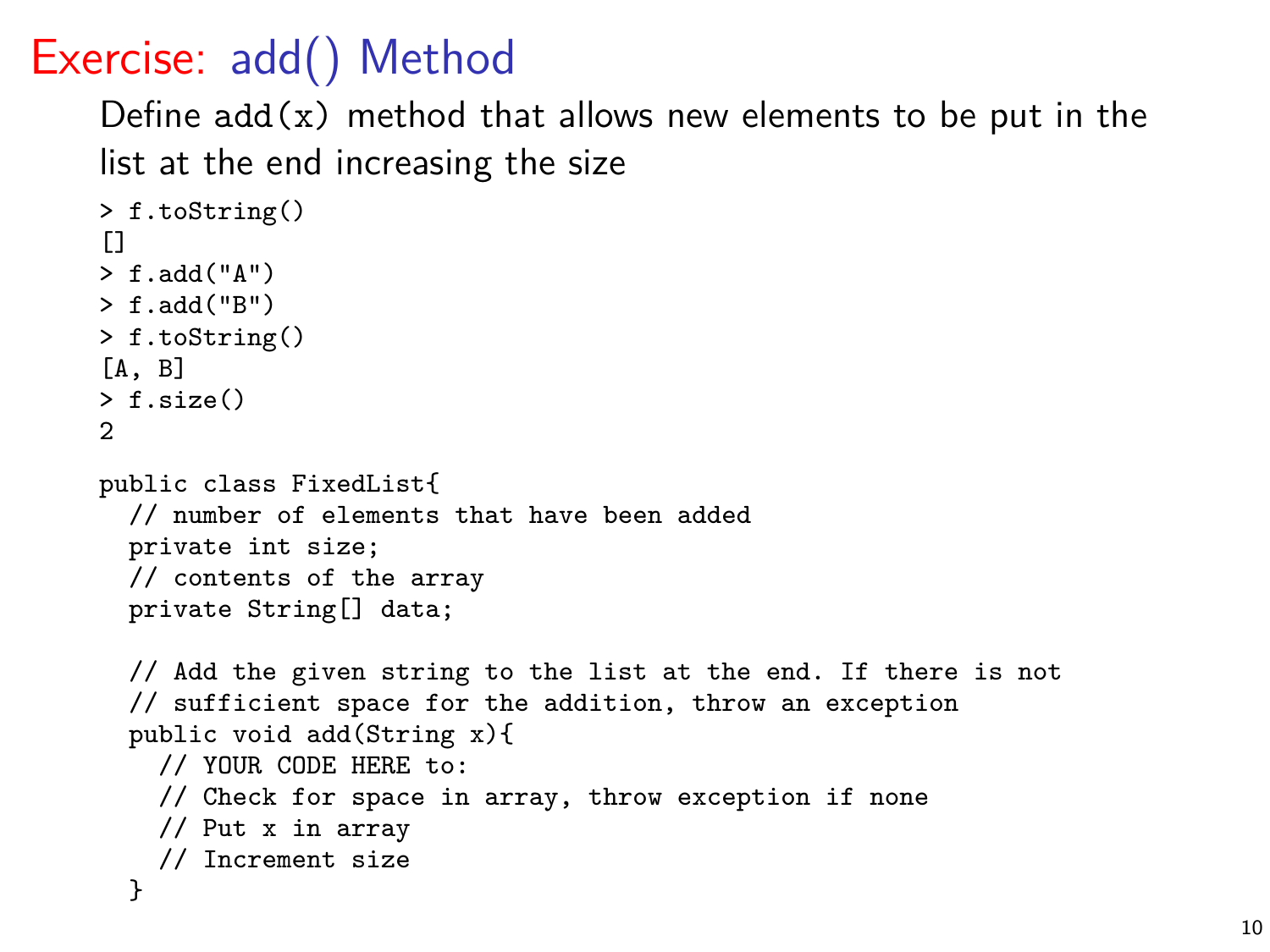ExpandableList: Grow the Array

A modification to  $add(x)$  allows as many additions as memory supports: allocate larger arrays and copy when needed.

- $\triangleright$  Draw pictures to demonstrate how add(x) works
- $\blacktriangleright$  How much does the array size increase during expansion?

```
// A class wrapper for a list of Strings. This version grows the
// underlying array when needed.
public class ExpandableList{<br>private int size;
                     // number of elements that have been added
  private String[] data; // contents of the array
  // Add the given string to the list at the end. If there is not
  // sufficient space for the addition, expand the underlying array to
  // accommodate it.
  public void add(String x){
    if(this.size >= this.data.length){ // check for space
      String newData[] = new String[this.data.length*2]; // new larger array<br>for(int i=0; i<this.data.length; i++){ // copy old elements
      for(int i=0; i<this.data.length; i++){
        newData[i] = this.data[i];}
      this.data = newData; // point at new array
    }
    this.data[this.size] = x; // add on element
    this.size++; // increase size
  }
```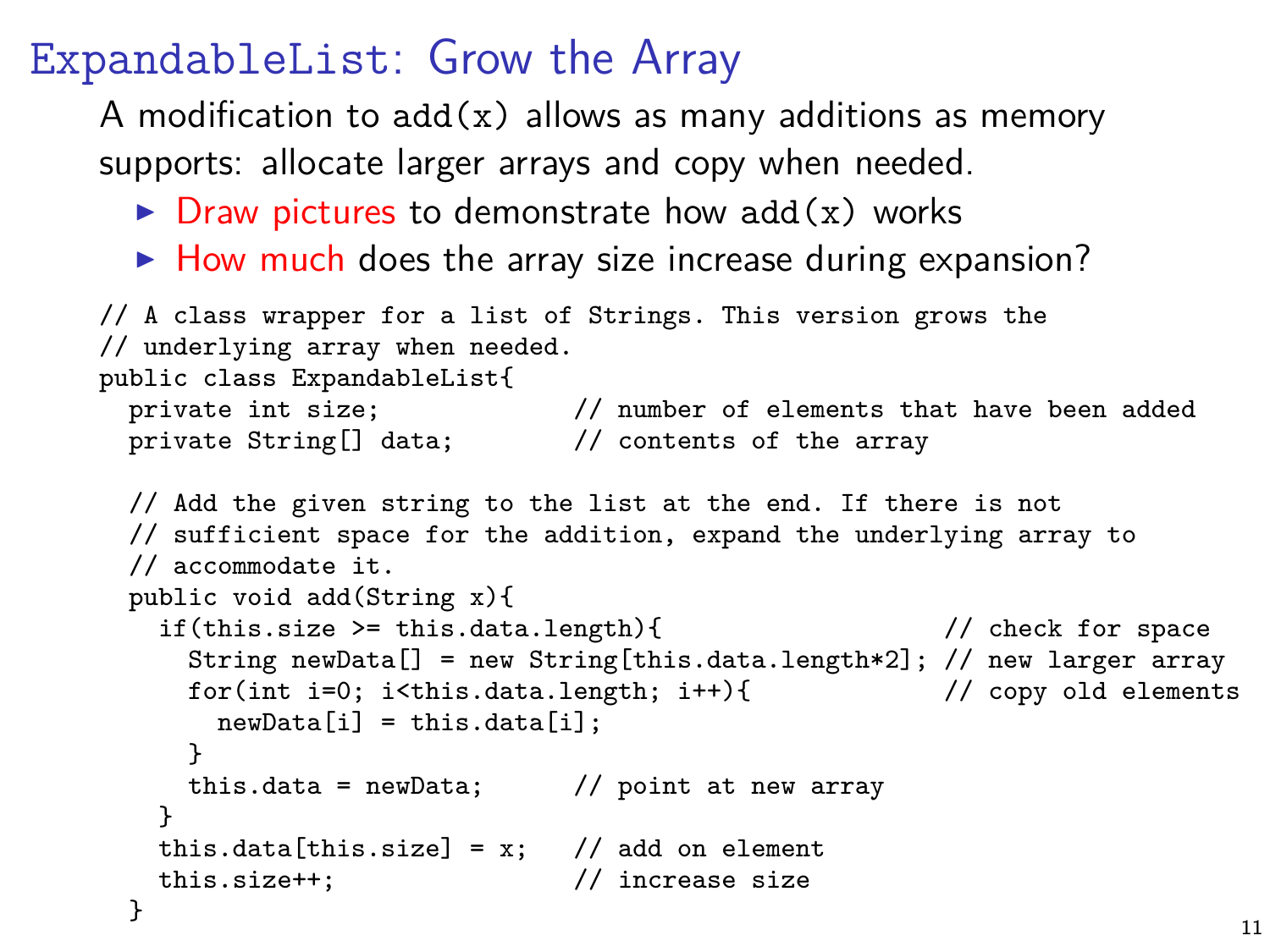### Exercise: Removal in Lists

- $\blacktriangleright$  Another common operation is removal: get rid of an element at a specific index
- $\blacktriangleright$  List semantics dictate no gaps so much shift elements to account for this change
- $\triangleright$  Propose how one might write remove(i)
	- $\triangleright$  What fields must change and how?
	- $\triangleright$  What control structures are needed?

```
> 1[A, B, C, D, E] // 5 elements<br>> 1.remove(2) // remove C
> 1.remove(2)> 1<br>[A. B. D. E]
                    // elements shifted
> l.size()
4 // size smaller
> l.add("F")
> l
[A, B, D, E, F] // 5 elements again<br>> 1.remove(0) // remove A
> 1.remove(0)> 1<br>[B. D. E. F]
                    // elements shifted
> l.remove(2) // remove E
> 1<br>[B. D. F]
                    // elements shifted
> 1.size()<br>3
                    3 // down to 3 elements
```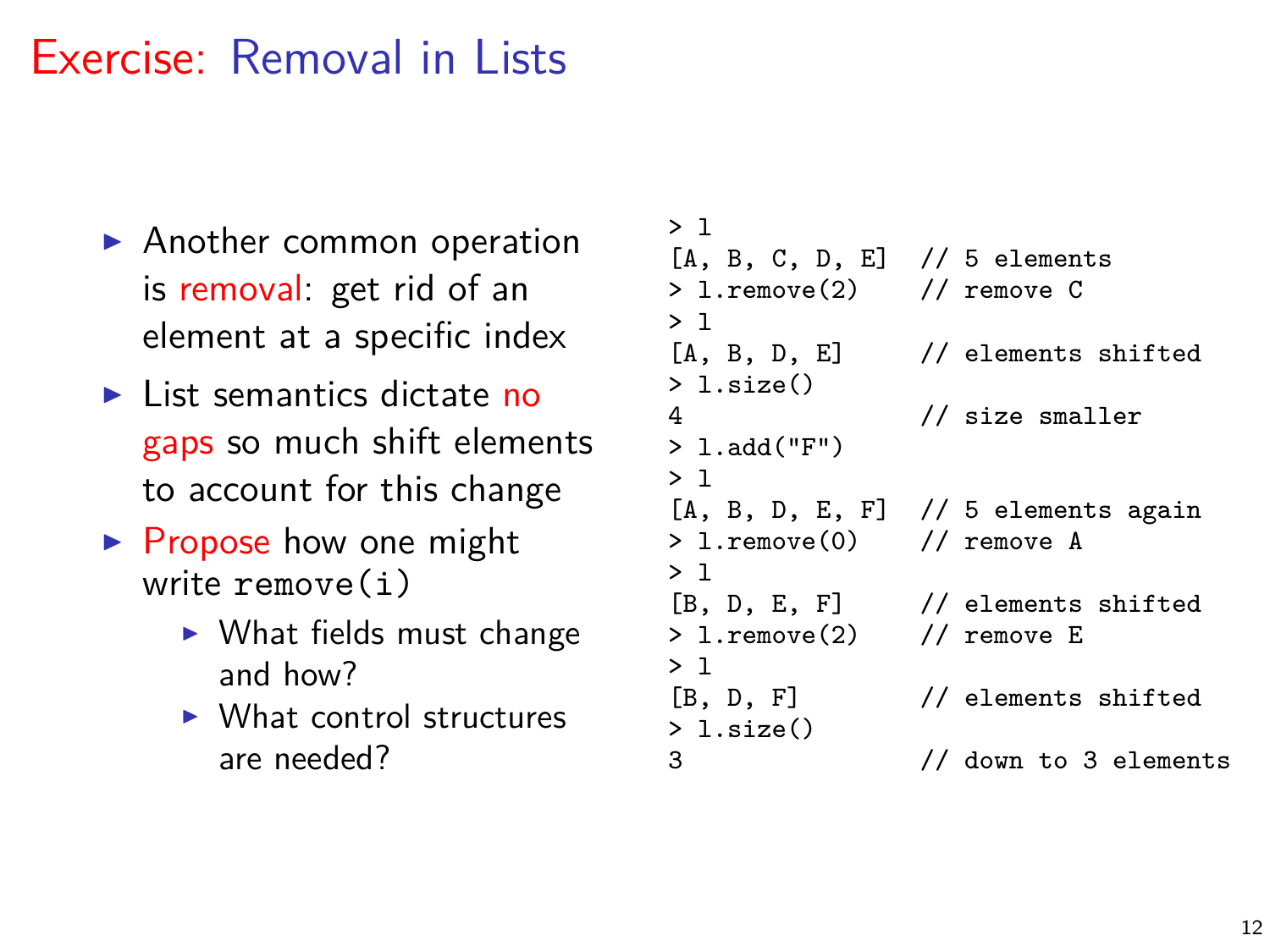### Answer: Removal in Lists

Removal requires a loop to shift elements left in the array, decrease the size of the list

```
// Remove the element at index i. Shift
// elements to fill in gap and decrease the
// size of the list.
public void remove(int i){
 if(i < 0 || i >= this.size){
   throw
   new RuntimeException("out of bounds");
  }
 // shift elements to overwrite index i
 for(int j=i; j < this.size-1; j + + ) {
   this.data[j] = this.data[j+1]; //
  }
 this.size--; // fewer elements
 this.data[size]=null; // nullify last element
}
```
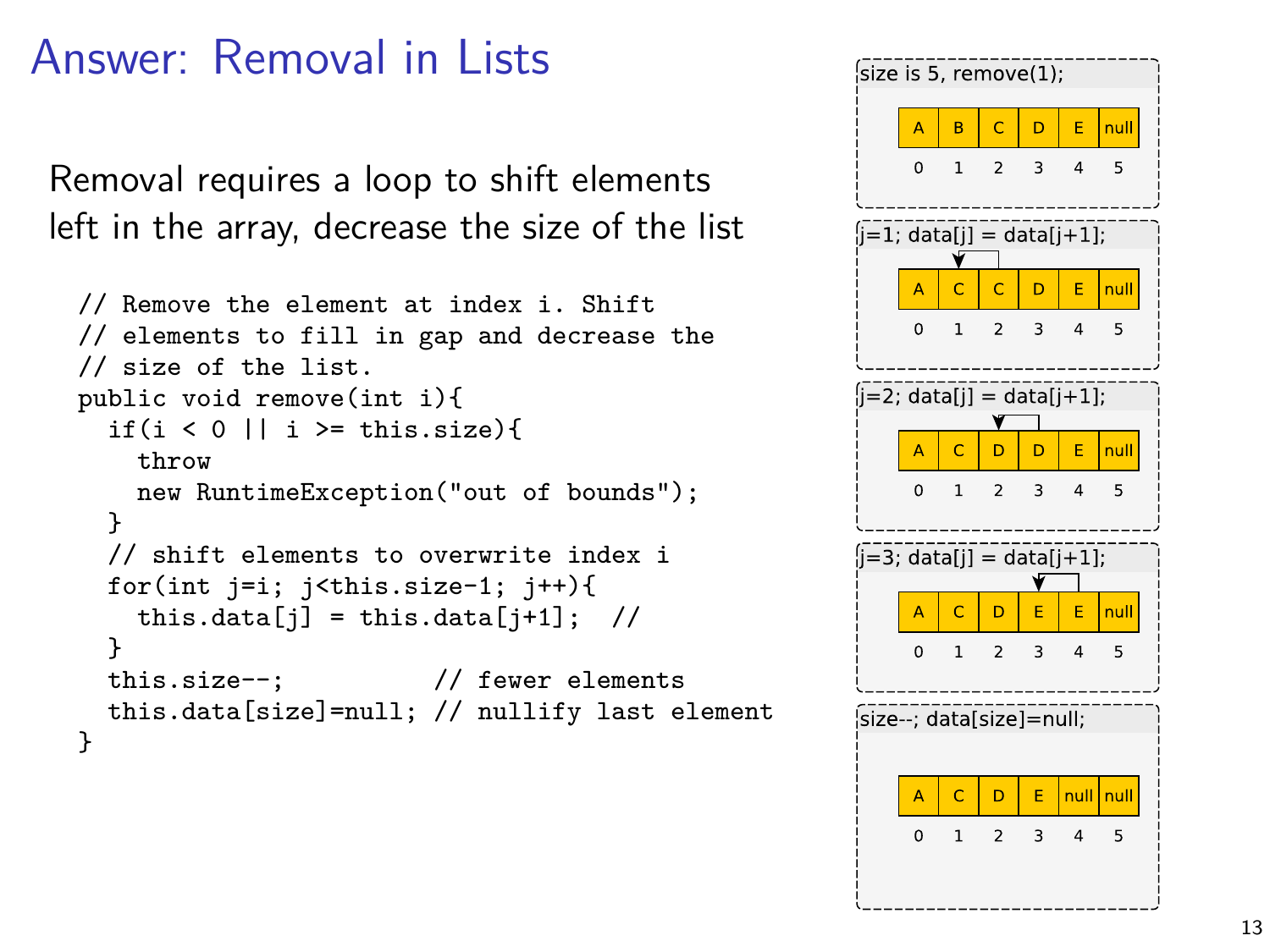# Exercise: Stacks

Another major data structure, covered in Lab 10

#### **Questions**

- $\blacktriangleright$  From lab work, what are the main operations of the stack?
- $\triangleright$  Where have we seen stacks used so far?
- $\blacktriangleright$  How are stacks and expandable lists related?
- $\blacktriangleright$  How are stacks and expandable lists different?
- $\triangleright$  What options exist when adding into a stack and the backing array is full (at capacity)?

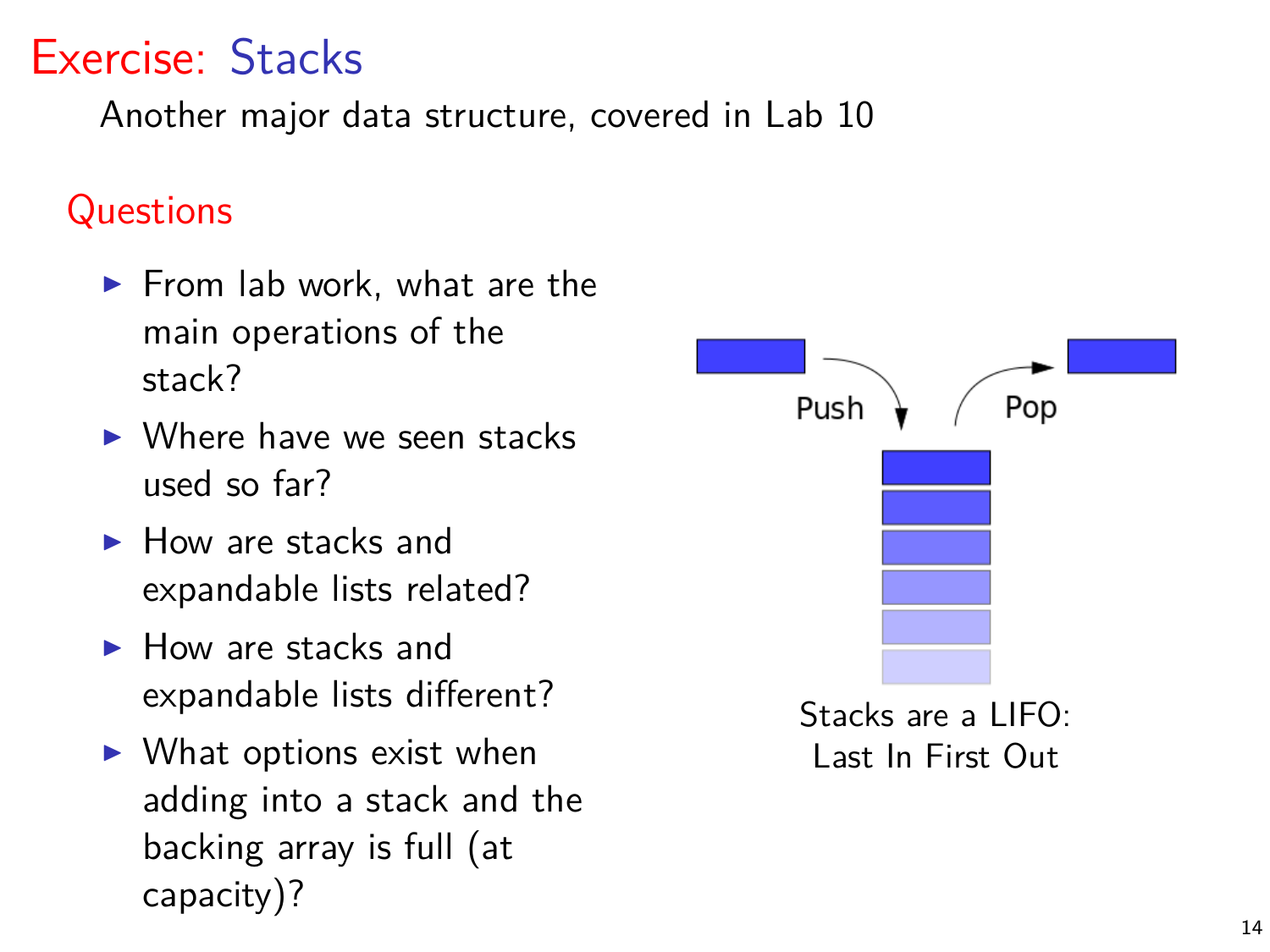## Answers: Stacks

- $\blacktriangleright$  Stack Operations:
	- $\triangleright$  s.getTop(): return whatever is on top
	- $\triangleright$  s.push(x): put x on top
	- $\triangleright$  s.pop(): remove whatever is on top
	- $\triangleright$  s.is Empty(): true when nothing is in it, false o/w
- $\triangleright$  Where have we seen stacks used so far?
	- $\triangleright$  Function call stack, contains data for running methods
- $\blacktriangleright$  How are stacks and expandable arrays related?
	- $\triangleright$  Both backed by an array,  $arr.add(x)$  like stack.push()
- $\blacktriangleright$  How are stacks and expandable arrays different?
	- Array allows get/set of any element, stack can only change top
- $\triangleright$  What options exist when pushing into a stack and the backing array is full (at capacity)?
	- 1. Throw an exception and ignore request
	- 2. Allocate a larger array, copy elements, proceed with push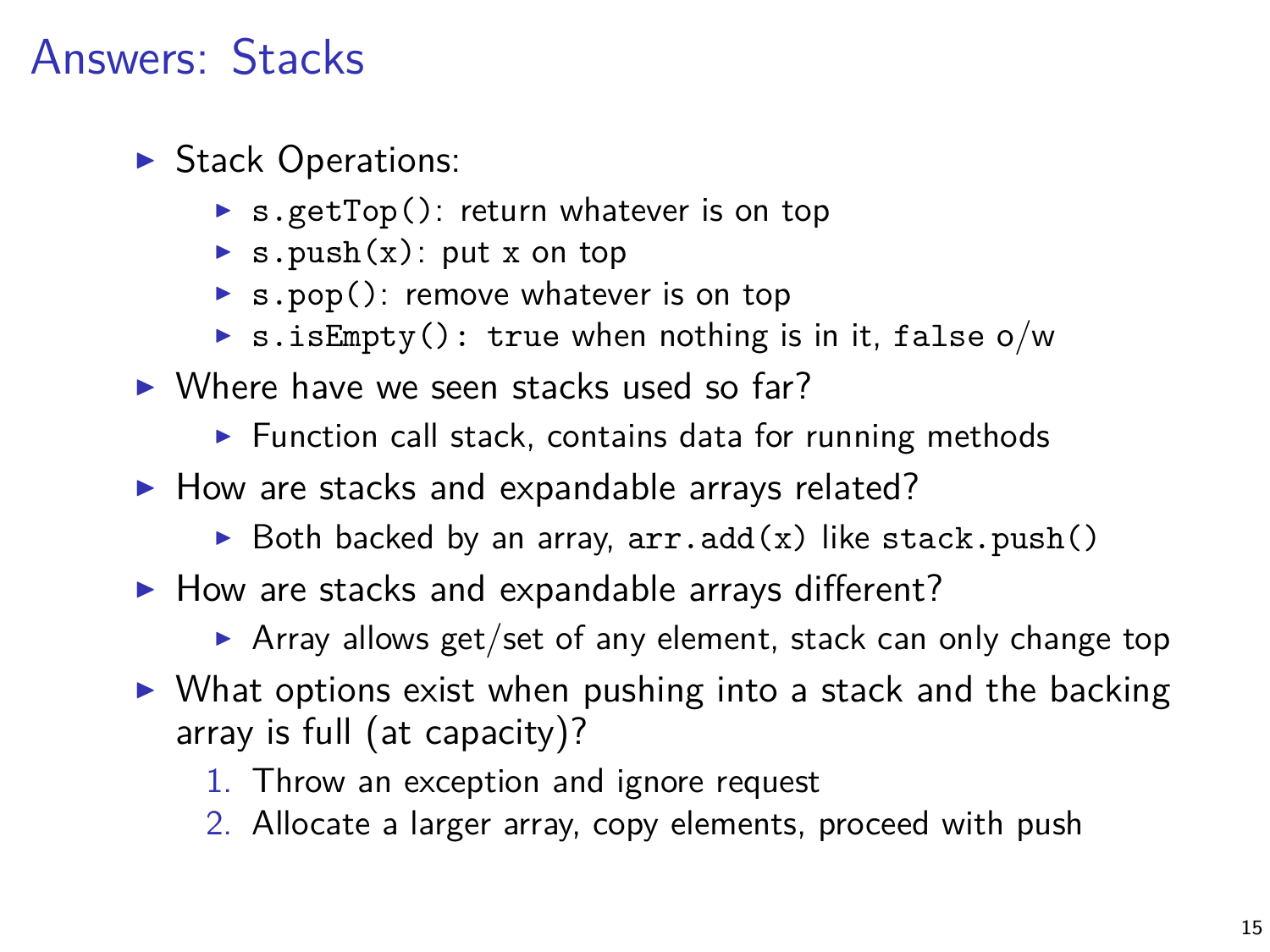# Get in Line

Queues are pervasive in computing and life

- $\blacktriangleright$  Examples?
- $\blacktriangleright$  Semantics?



[Source: kittylittered](http://www.flickr.com/photos/18376924@N00/2661951321/sizes/l/)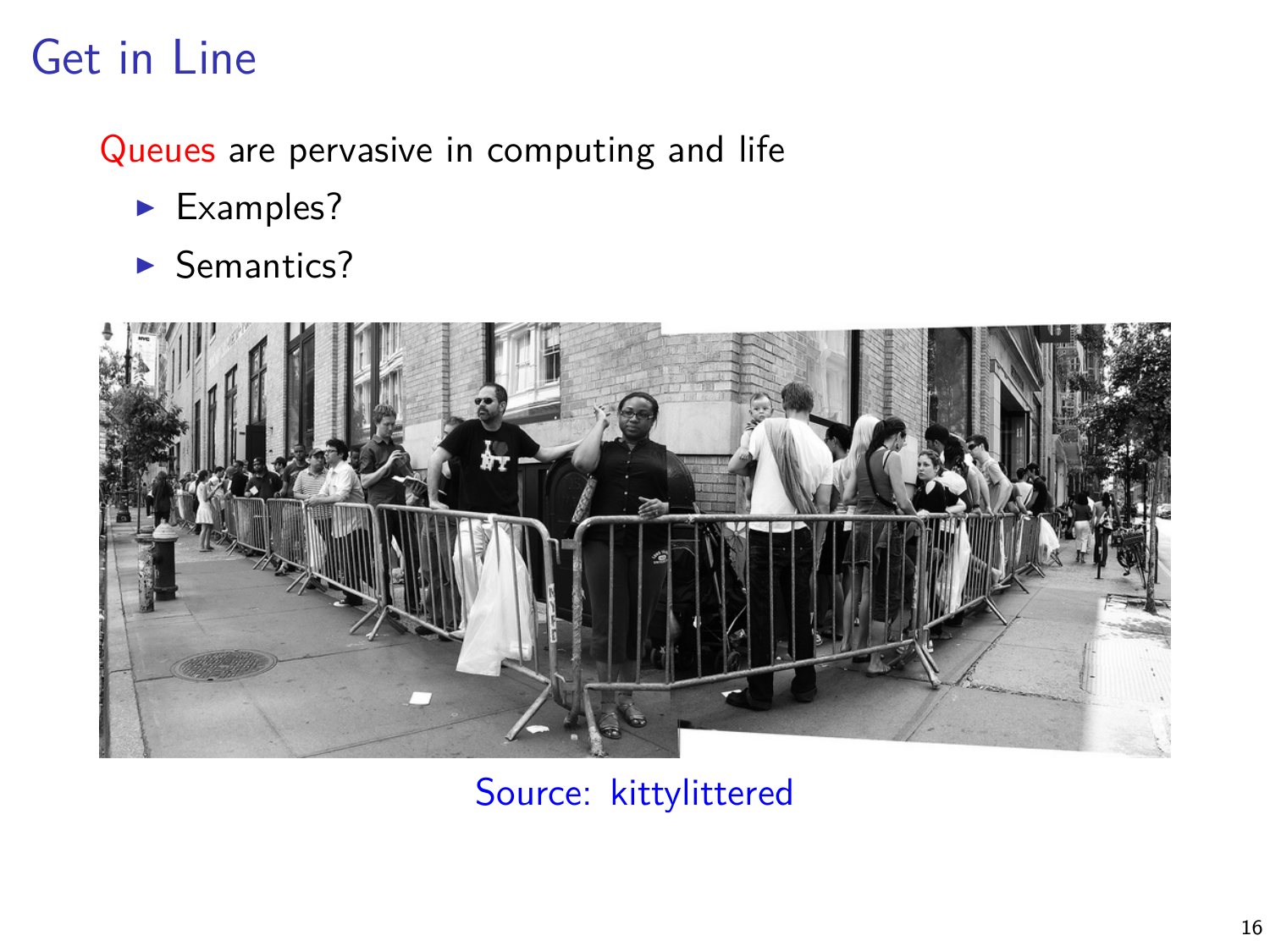# Queue Data Structure

### **Operations**

- enqueue $(x)$ : x enters at the back
- $\blacktriangleright$  dequeue(): front leaves
- $\blacktriangleright$  getFront(): return who's in front
- isEmpty(): true when nothing is in it, false  $o/w$

#### Implementation with arrays: seems easy. . .

- Enqueue elements at low indices like list.add $(x)$
- $\triangleright$  Dequeue elements by removing at index 0 like list.remove(0)
- $\blacktriangleright$  Leads to a lot of shifting
- $\blacktriangleright$  For efficiency, never shift
- $\blacktriangleright$  Move front/back in a ring-like fashion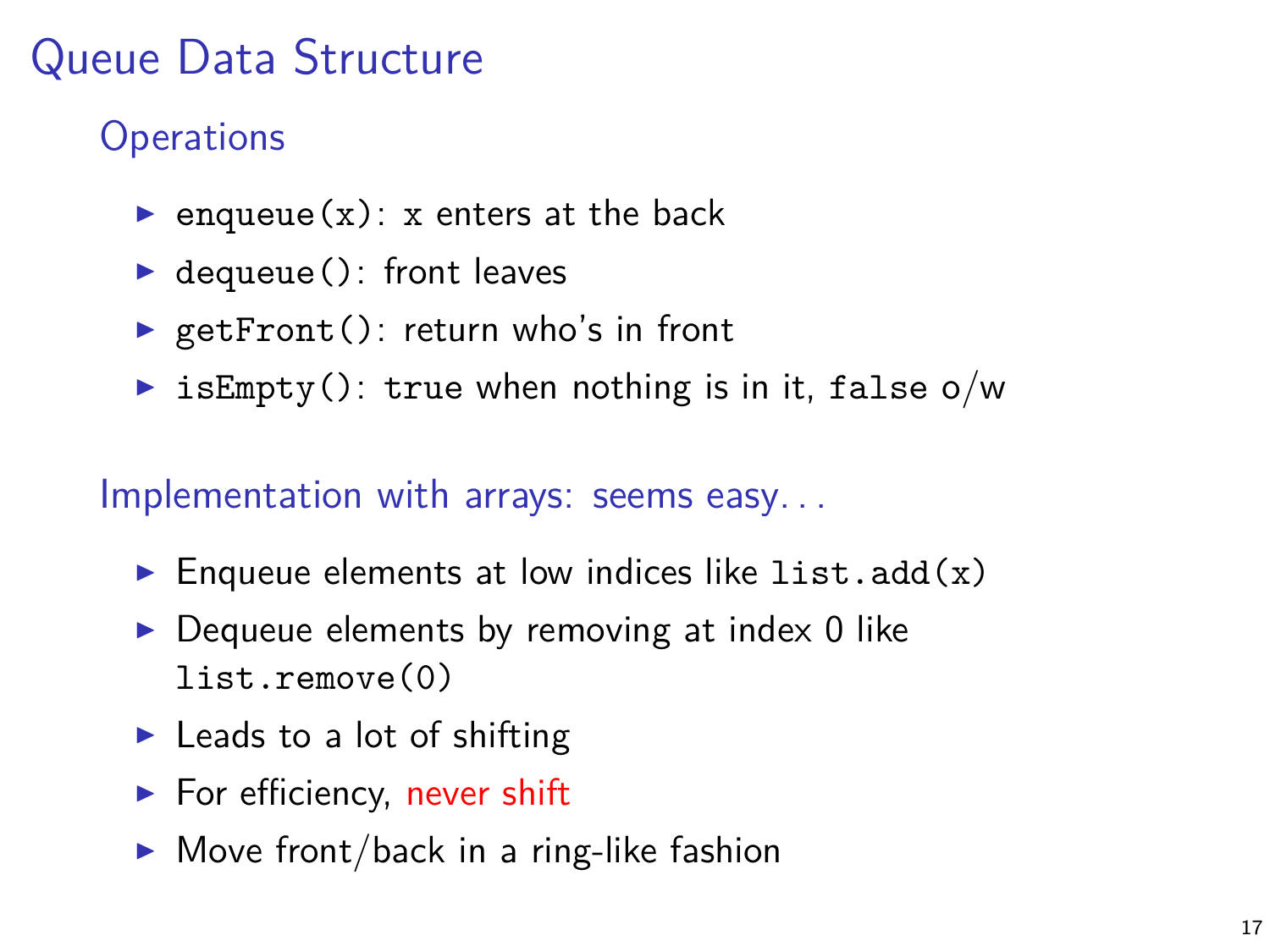# Efficient Array Queue in Pictures

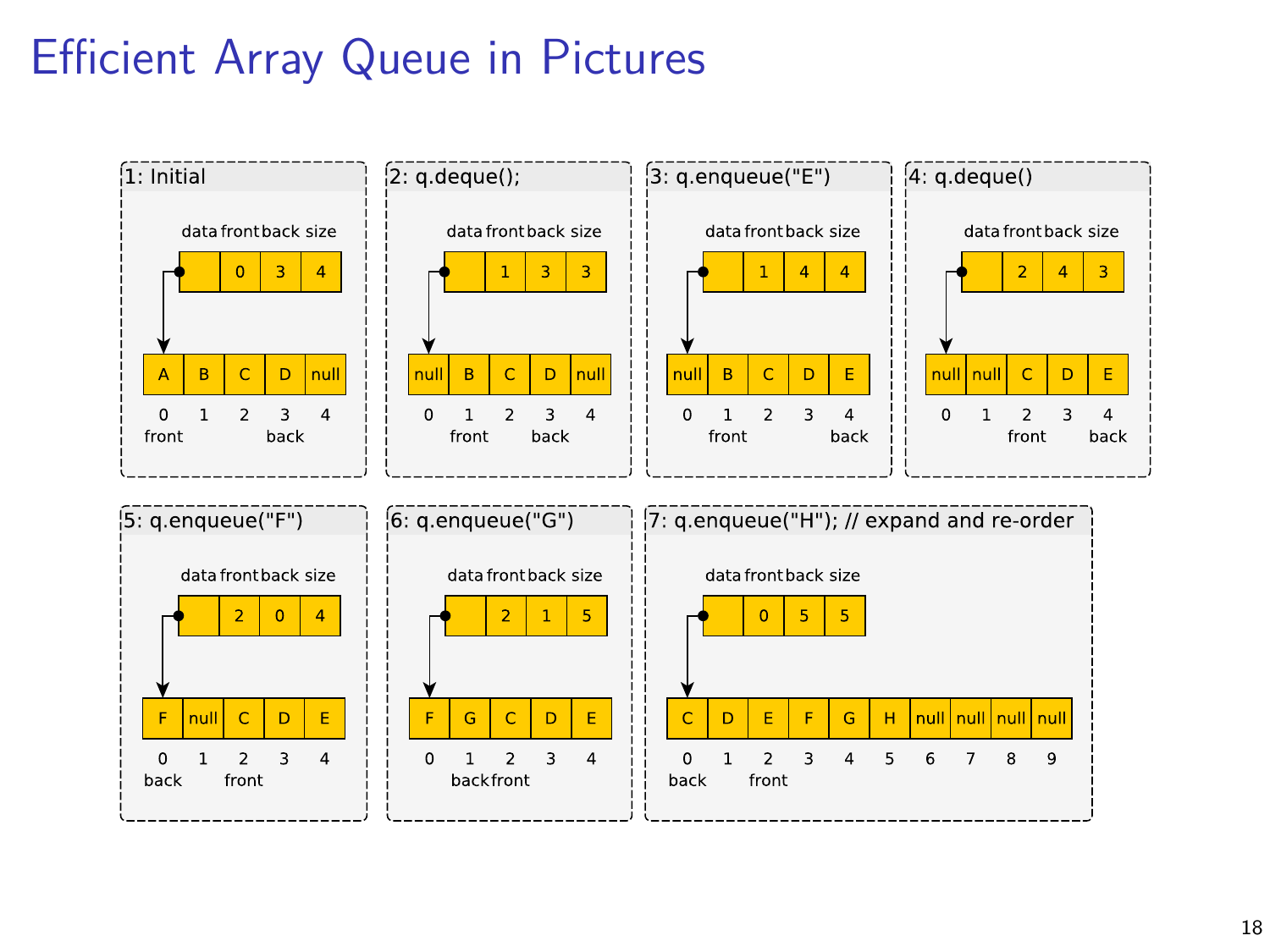### Tricky to Implement

- $\triangleright$  Must wrap front/back around as they move off end of array
- $\triangleright$  On expansion must copy elements carefully and wrap around
- $\triangleright$  toString() must also account for wrap-around effect

```
public class ArrayQueue{
```

```
// Produce a string representation of the queue with the front
// element leftmost followed by other elements to the right
public String toString(){
 if(this.size==0){
   return "[]";
 }
 String str = "[" + this.data[this.format];for(int i=1; i<this.size; i++){
    int index = (this.front + i) % this.data.length;
    str += ", " + this.data[index];
 }
 str += "]":
 return str;
}
```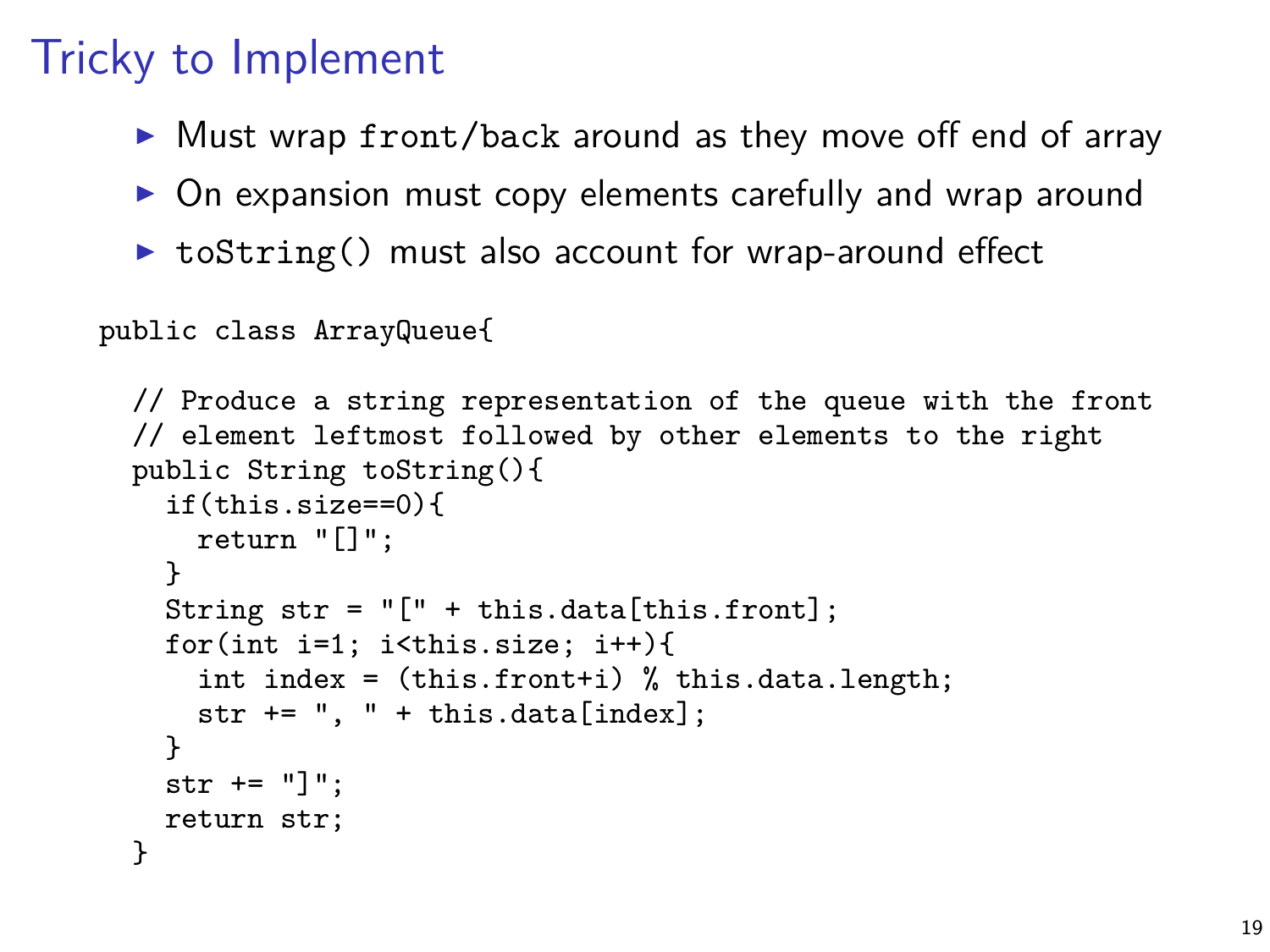# Data Typing and Generics

- $\triangleright$  Notice our expandable list, stack, and queue all use String
- $\blacktriangleright$  If vou want a queue of integers, must recode: lots of redundancy
- $\triangleright$  In old Java (version 1.0-1.4) had bad set of choices for data structures and containers due to type problems
- In Java 1.5 introduced generics, lifted from  $C++$
- $\triangleright$  Allows containers to work with any type of item
- $\triangleright$  Used extensively in Java's standard library

```
ArrayList<String> als = new ArrayList<String>();
als.add("A"); // add a string to expandable array
als.add("B");
ArrayList<Integer> ali = new ArrayList<Integer>();
                              // add an integer to expandable array
als.add(2):
ArrayDeque<Double> ard = new ArrayDeque<Double>();
                              // add double to expandable queue
ard.addLast(4.56);
```